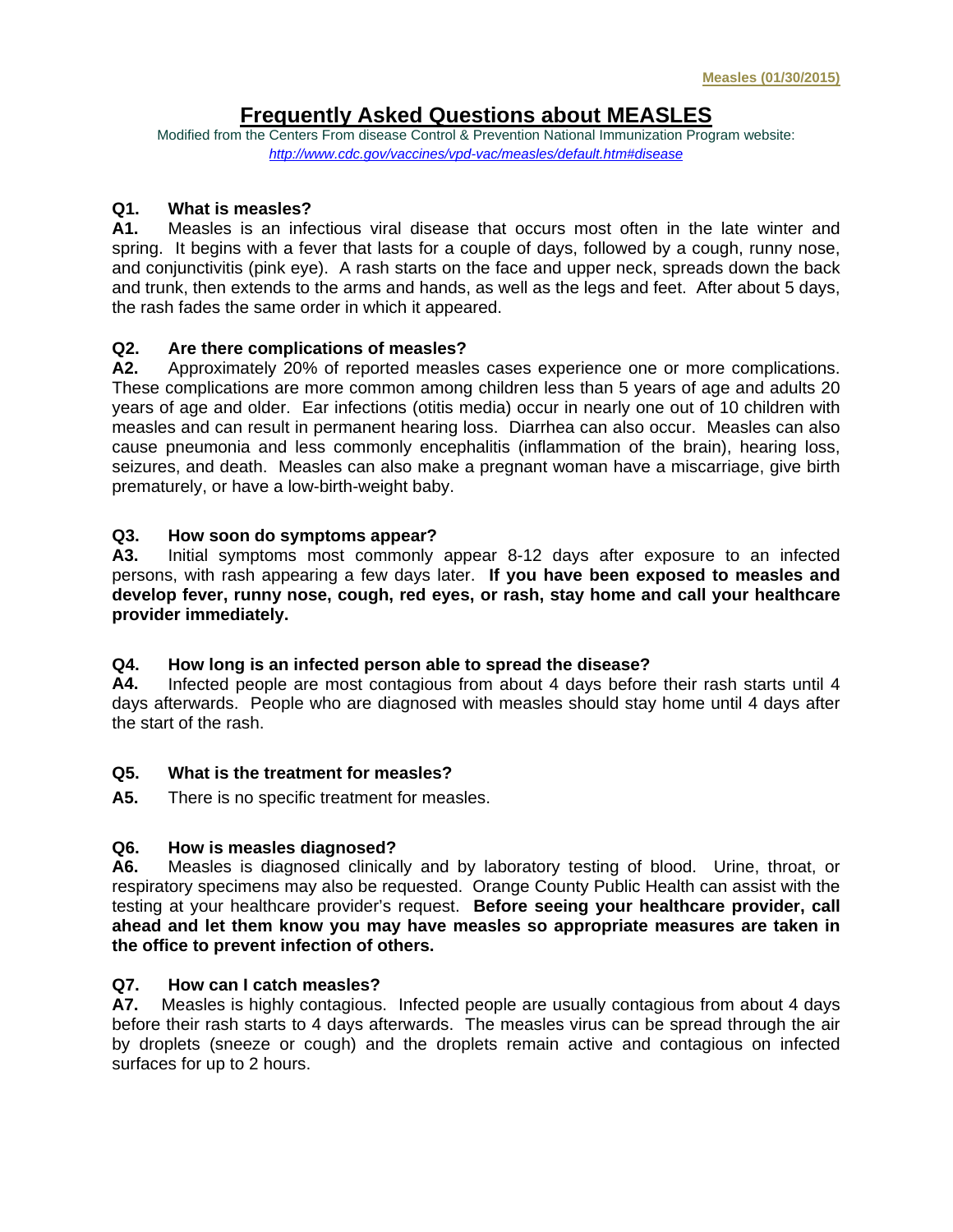## **Q8. Why is vaccination necessary?**

**A8.** Before measles vaccination became routine in the United States, more than 3 million persons were infected each year, 400–500 died, 48,000 were hospitalized, and another 1,000 developed chronic disability from measles encephalitis. Widespread use of measles vaccine has led to a greater than 99% reduction in measles cases in the United States compared with the pre-vaccine era.

Measles is still common in other countries. The virus is highly contagious and can spread rapidly in areas where vaccination is not widespread. In 2006 there were 242,000 measles deaths worldwide, equaling 663 deaths every day or 27 deaths every hour. If vaccinations were stopped, measles cases would return to pre-vaccine levels and hundreds of people would die from measles-related illnesses.

## **Q9. Could I still get measles if I am fully vaccinated?**

**A9.** Very few people, about three out of 100, who get two doses of measles vaccine will still get measles if exposed to the virus. Experts aren't sure why; it could be that their immune systems didn't respond as well as they should have to the vaccine. But the good news is, fully vaccinated people who get measles are much more likely to have a milder illness, and they are also less likely to spread the disease to other people, including people who can't get vaccinated because they are too young or have weakened immune systems.

## **Q10. Do I ever need a booster vaccine?**

**A10.** No. People who received two doses of measles vaccine as children according to the United States vaccination schedule are considered protected for life and do not ever need a booster dose.

Adults need at least one dose of measles vaccine, unless they have evidence of immunity. Adults who are going to be in a setting that poses a high risk for measles transmission, including students at post-high school education institutions, healthcare personnel, and international travelers, should make sure they have had two doses separated by at least 28 days.

If you're not sure whether you were vaccinated, talk with your doctor.

## **Q11. Am I protected against measles?**

**A11.** You are considered protected from measles if you have written documentation (records) showing at least **one** of the following:

- You received **two** doses of measles-containing vaccine, and you are a(n)
	- o school-aged child (grades K-12)
	- $\circ$  adult who was not vaccinated as a child and will be in a setting that poses a high risk for measles transmission, including students at post-high school education institutions, healthcare personnel, and international travelers.
- You received **one** dose of measles-containing vaccine, and you are a(n)
	- o preschool-aged child
	- o adult who was not vaccinated as a child and will not be in a high-risk setting for measles transmission
- A laboratory confirmed that you had measles at some point in your life
- A laboratory confirmed that you are immune to measles
- You were born before 1957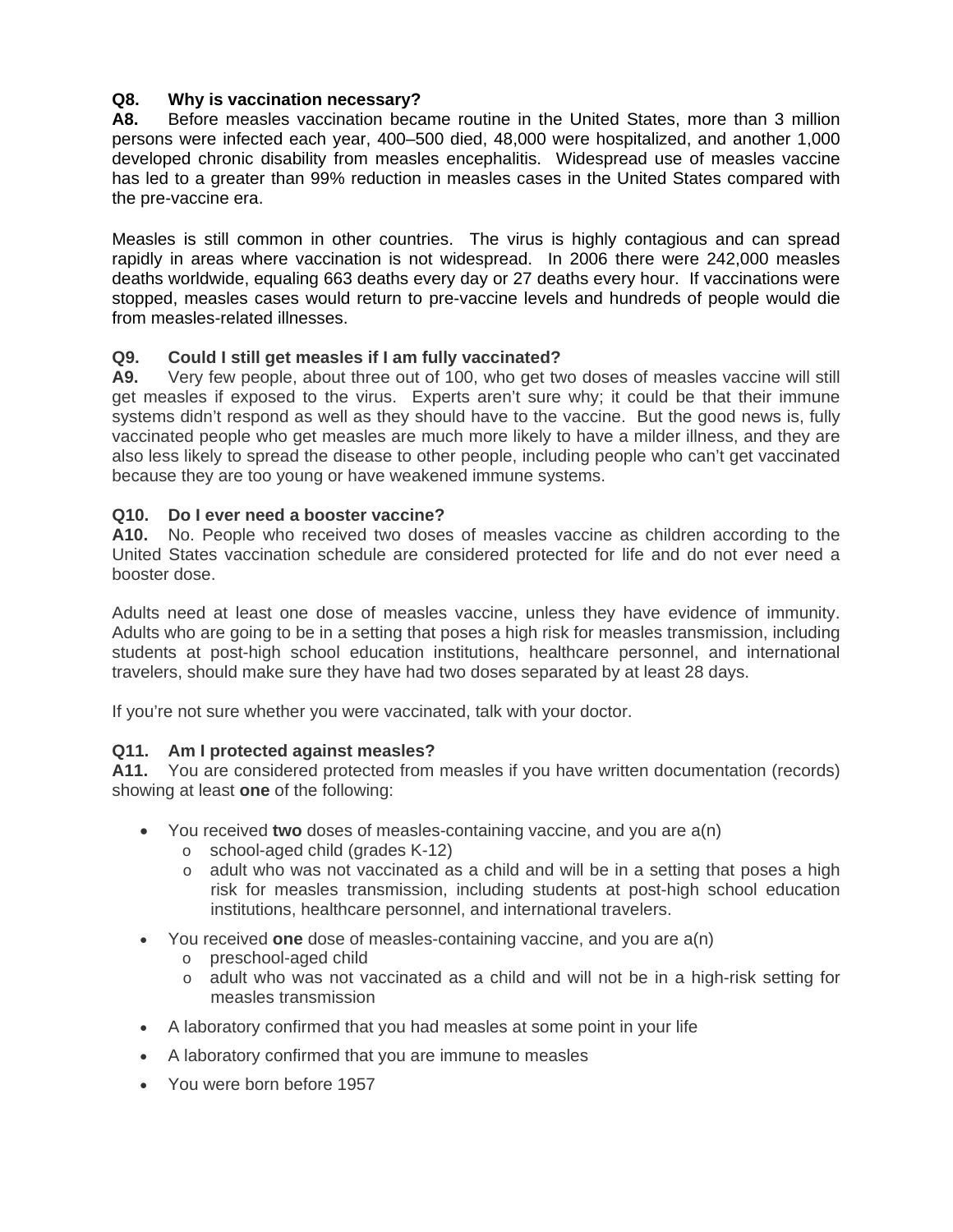## **Q12. What should I do if I'm unsure whether I'm immune to measles?**

**A12.** If you're unsure whether you're immune to measles, you should first try to find your vaccination records or documentation of measles immunity. If you do not have written documentation of measles immunity, you should get vaccinated with measles-mumps-rubella (MMR) vaccine. Another option is to have a doctor test your blood to determine whether you're immune, but this option is likely to cost more and will take two doctor's visits. There is no harm in getting another dose of MMR vaccine if you may already be immune to measles (or mumps or rubella).

## **Q13. If the chance of the diseases is so low, why do I need the vaccine?**

**A13.** It is true that vaccination has enabled us to reduce measles and most other vaccinepreventable diseases to very low levels in the United States. However, measles is still very common, even epidemic, in other parts of the world. Visitors to our country and unvaccinated United States travelers returning from other countries can unknowingly bring (import) measles into the United States. Since the virus is highly contagious, such imported cases can quickly spread, causing outbreaks or epidemics among unvaccinated people and under-vaccinated communities.

To protect your children, yourself, and others in the community, it is important to be vaccinated against measles. You may think your chance of getting measles is small, but the disease still exists and can still infect anyone who is not protected.

## **Q14. What kind of vaccine is given to prevent measles?**

**A14.** The MMR vaccine prevents measles and 2 other viral diseases, mumps and rubella. These 3 vaccines are safe given together. MMR is an attenuated (weakened) live virus vaccine. This means that after injection, the viruses grows and causes a harmless infection in the vaccinated person with very few, if any, symptoms. The person's immune system fights the infection caused by these weakened viruses and immunity develops which lasts throughout that person's life.

## **Q15. How effective is MMR vaccine?**

**A15.** More than 95% of the people who receive a single dose of MMR will develop immunity to all 3 viruses. A second vaccine dose gives immunity to almost all of those who did not respond to the first dose.

## **Q16. What is the most common reaction following MMR vaccine?**

**A16.** Most people have no reaction. However, 5-10 percent of the people receiving the MMR vaccine experience a low-grade fever and a mild rash.

## **Q17. How common was measles in the United States before the vaccine?**

**A17.** Before the measles vaccination program started in 1963, more than 3 million people got measles each year in the United States. Of those people, 400 to 500 died, 48,000 were hospitalized, and 4,000 developed encephalitis (brain swelling) from measles.

## **Q18. Is measles a concern for the United States?**

**A18.** Yes. Since measles is still common in many countries, this disease will continue to be brought into the United States. Measles is highly contagious, so anyone who is not protected against measles is at risk of getting the disease. People who are unvaccinated for any reason, including those who refuse vaccination, risk getting infected with measles and spreading it to others, including those who cannot get vaccinated because they are too young or have specific health conditions.